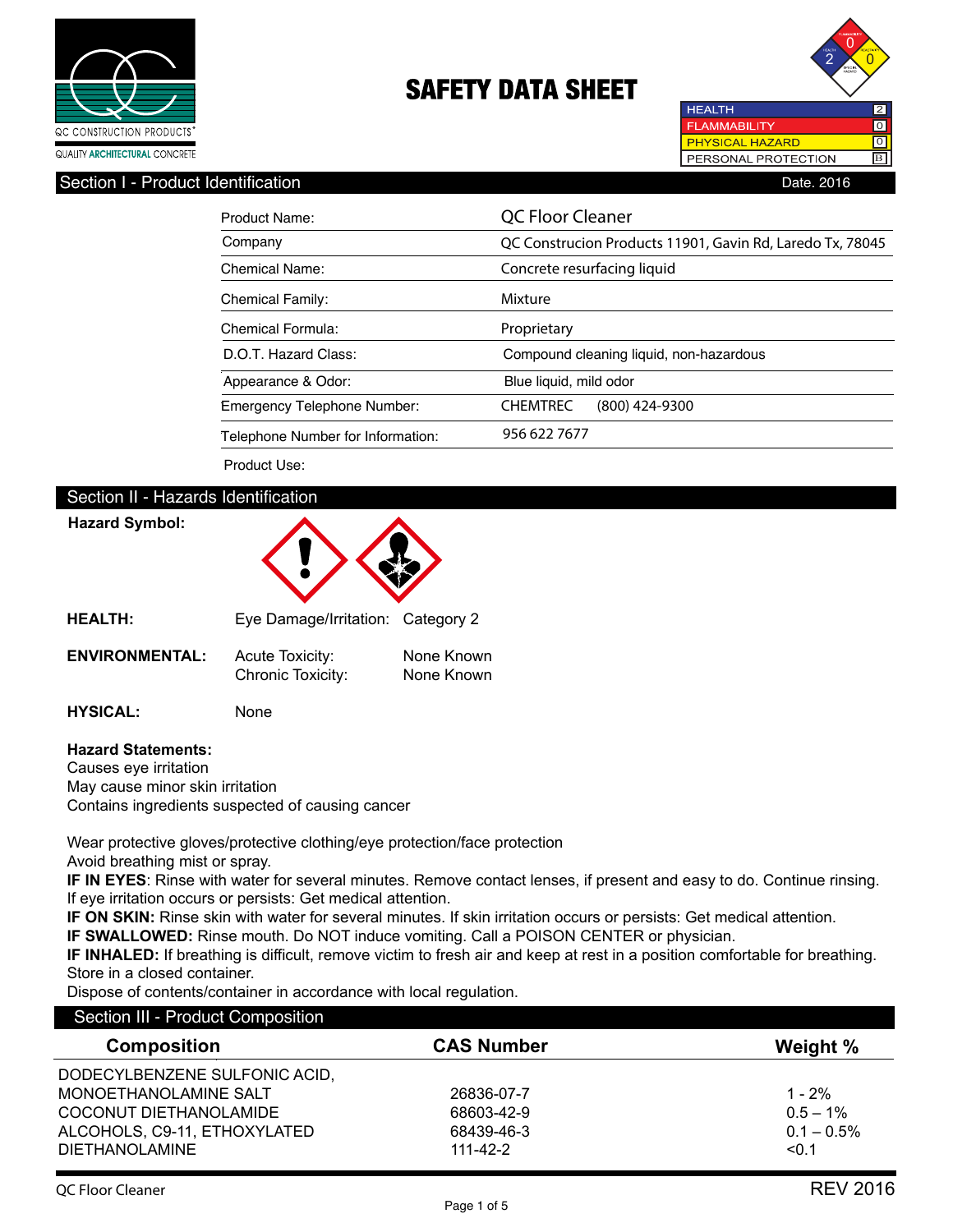# Section IV - First Aid Measures

**Eye Contact:** Rinse with water for several minutes. Remove contact lenses, if present and easy to do. Continue rinsing. If eye irritation occurs or persists: get medical attention.

**Skin Contact**: Rinse skin with water for several minutes. If skin irritation occurs or persists: Get medical attention. **Inhalation:** If breathing is difficult, remove victim to fresh air and keep at rest in a position comfortable for breathing. **Ingestion:** Rinse mouth. Do NOT induce vomiting. Call a POISON CENTER or physician.

## Section V - Fire Fighting Measure

**Fire Extinguishing media:** Use water spray dry chemical, carbon dioxide or regular foam. Move containers away from fire area if can be done without risk.

## **Hazards during fire-fighting:**

Containers may rupture when exposed to extreme heat.

### **Protective equipment for fire-fighting:**

Wear NFPA-approved self-contained breathing apparatus, helmet, hood, boots and gloves.

#### Section VI - Accidental Release Measures

#### **Personal precautions:**

Use recommended personal protective clothing and equipment. To prevent slipping, do not walk through spilled material.

# **Environmental precautions:**

Follow all Federal, State and Local regulations when storing and disposing of substances. Do not allow material to run off of work area, and material should be absorbed, collected and disposed of in accordance with regulations. Keep product from entering storm drains. Consult local and federal guidelines for proper disposal of these materials. **Cleanup:**

- For small amounts of released material: Mop or vacuum up then transfer to suitable container for disposal. - For large amounts of released material: Dike around spilled material to contain. Spilled material may be mopped or vacuumed up, then transferred to plastic containers for disposal.

## Section VII - Handling and Storage

#### **Handling:**

General advice - No specific measures are necessary provided product and recommended protective clothing/equipment are used correctly. Do not mix with other chemicals. This is a commercial product, not intended for home use. Keep out of reach of children.

#### **Storage:**

General advice - Protect against physical damage. Store in tightly closed containers in a cool, well ventilated area. Do not allow product to freeze.

**Shelf Life:**

12 months

# Section VIII - Exposure Controls / Personal Protection

Personal Protective Equipment



# **Advice on system design:**

Provide local exhaust ventilation to control vapors for published exposure limits.

## **Personal protective equipment (HMIS rating 'B'):**

Eye protection: Wear safety glasses with side shields or safety goggles to prevent exposure or full face shield if splash hazard exists.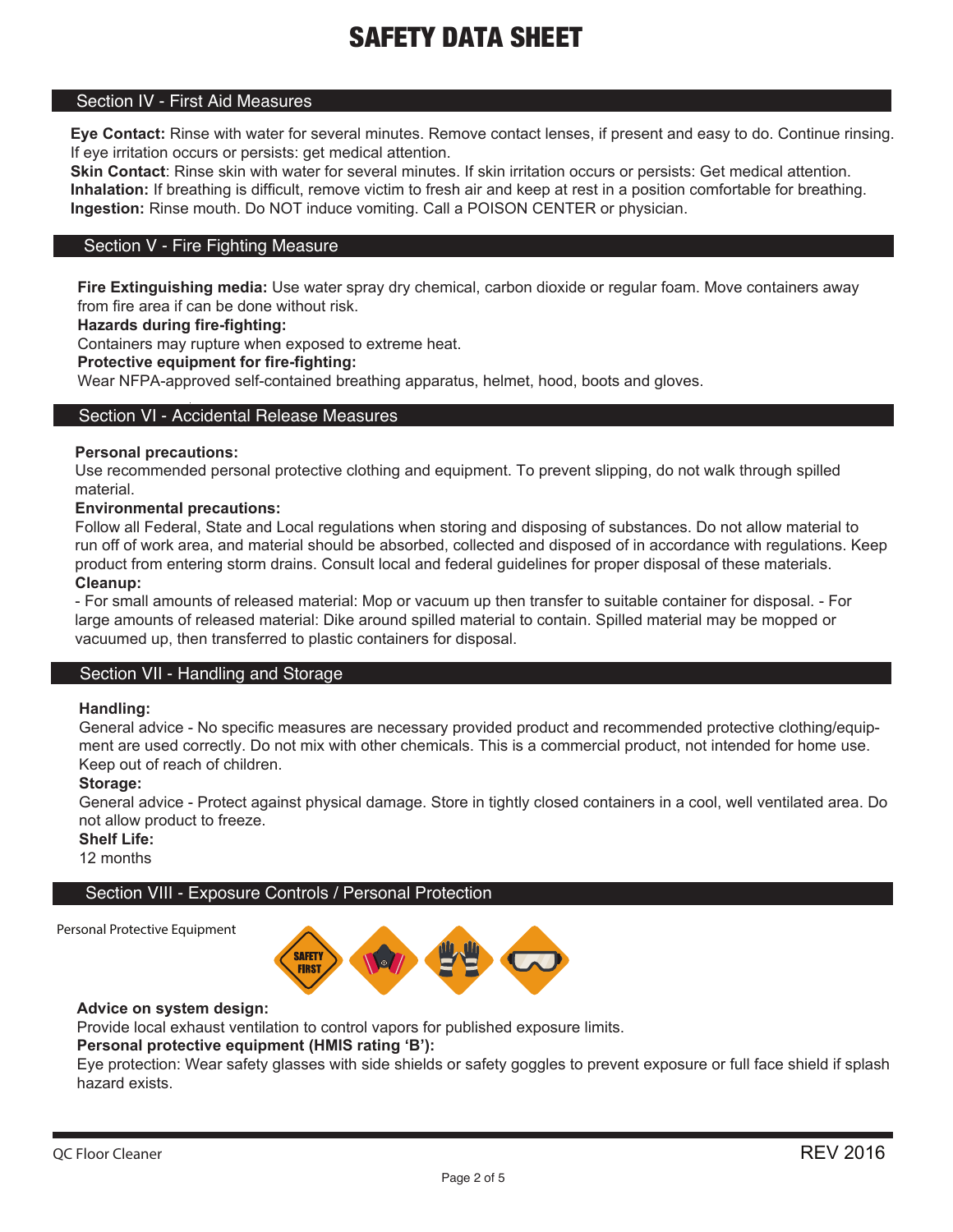## Section VIII - Exposure Controls / Personal Protection

**Skin protection:** Chemical-resistant gloves. Wear appropriate protective clothing to prevent possible skin contact. Respiratory protection: Not normally required. Avoid breathing mists or spray. Use proper NIOSH-OSHA respirator if ventilation is inadequate.

**General safety and hygiene measures:** Exercise stringent hygiene practices to minimize exposure. If contact occurs, wash any body part with soap and water immediately. Wash hands after use, and before eating, drinking or smoking. **Other protective measures:**

Nearby running water on the job site is necessary, should an accident occur.

**Exposure Guidelines:**

None

# Section IX - Physical and Chemical Properties

| Appearance:<br>Odor:<br>pH value:                    | Clear Blue Liquid<br>Mild Pine<br>10.4+/- 0.2 (Concentrate)    | Flash Point:<br>Upper/Lower Flammability Limits:                                      | None<br>No information available                             |
|------------------------------------------------------|----------------------------------------------------------------|---------------------------------------------------------------------------------------|--------------------------------------------------------------|
|                                                      | 9.4 +/- 0.2 (Use dilution 1:32)                                | Relative Density (water):<br>Auto-Ignition Temperature:<br>Decomposition temperature: | 1.02<br>No information available<br>No information available |
| Specific gravity:                                    | $1.02$ (H <sub>2O</sub> = 1)                                   | <b>Partition Coefficient</b>                                                          | No information available                                     |
| Solidification temperature: No information available |                                                                | Odor Threshold                                                                        | No information available                                     |
| Freezing/Melting point:                              | 32 °F (0 $^{\circ}$ C)                                         | Viscosity:                                                                            | $<$ 10 cps.                                                  |
| Boiling point:                                       | $212^{\circ}$ F (100 $^{\circ}$ C)                             | <b>Partition Coefficient</b>                                                          | No information available                                     |
| Vapor density:                                       | No information available                                       | Solubility in water:                                                                  | 100%                                                         |
| Vapor pressure:                                      | No information available                                       |                                                                                       |                                                              |
| Evaporation Rate:                                    | No information available                                       |                                                                                       |                                                              |
| Regulatory VOC:                                      | <0.6 % by weight (concentrate)                                 |                                                                                       |                                                              |
|                                                      | $\leq$ 0.1 % by weight (at routine use concentration $-1:32$ ) |                                                                                       |                                                              |

## Section X - Reactivity / Estability

**Conditions to avoid:** Freezing. Excessive heat or flame.<br> **Substances to avoid:** Strong oxidizing agents, acids and Strong oxidizing agents, acids and bases. **Hazardous reactions:** Product is chemically stable under normal conditions of use and storage. **Decomposition or By-products:** In fire conditions: carbon monoxide (CO), carbon dioxide (CO2) and oxides of sulfur.

## Section XI - Toxicological Information

**Acute Toxicity (Symptoms):**

| Oral:                   | Ingestion may cause nausea, vomiting, and diarrhea.          |
|-------------------------|--------------------------------------------------------------|
| Eye irritation:         | Irritation, redness and tearing.                             |
| <b>Skin irritation:</b> | May cause irritation and redness.                            |
| Inhalation:             | Irritation to the respiratory tract, headache and dizziness. |
| Skin:                   | N/A                                                          |
| <b>Respiratory:</b>     | N/A                                                          |

## **Chronic Toxicity:**

**Carcinogenicity:** No carcinogenic substances as defined by ACGIH, NTP and/or OSHA. IARC classifies Coconut Diethylamide (68603-42-9) and Diethanolamine (111-42-2) as Category 2B – possibly carcinogenic to humans. No carcinogenic substances as defined by ACGIH, NTP and/or OSHA.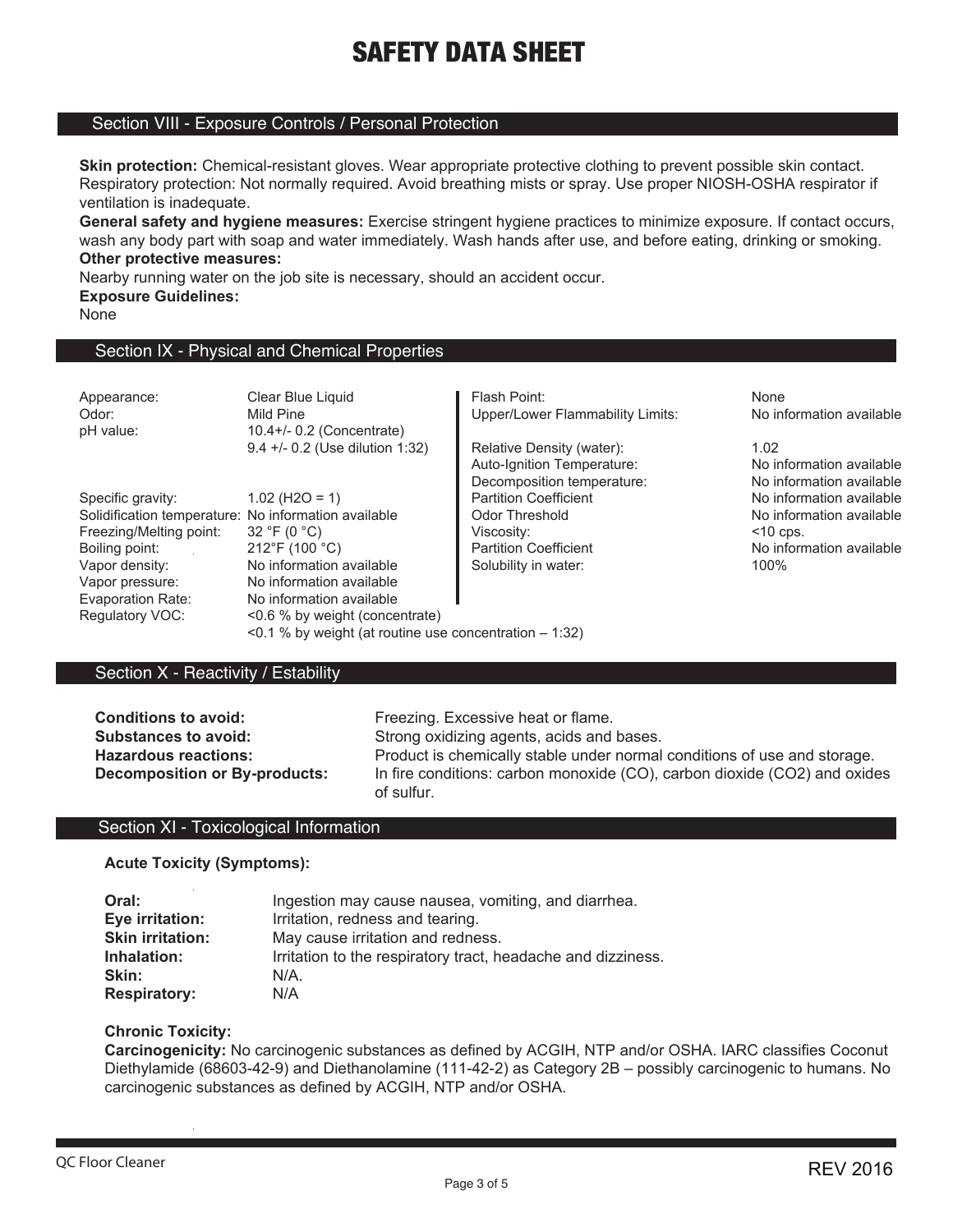# Section XII - Ecological Information

| <b>Biodegradation:</b>                                |                 |
|-------------------------------------------------------|-----------------|
| <b>Test method:</b>                                   | Unspecified     |
| <b>Analysis method:</b>                               | Unspecified     |
| Degree of elimination:                                | Not Established |
|                                                       |                 |
|                                                       |                 |
| <b>Environmental toxicity:</b>                        |                 |
| Acute and prolonged toxicity to fish: Not Established |                 |
| <b>Toxicity to microorganisms:</b>                    | Not Established |

### Section XIII - Disposal Considerations

**Waste disposal of substance:** Dispose of in accordance with all Federal, State and Local regulations when storing and disposing of substances. It is the waste generator's responsibility to determine if a particular waste is hazardous under RCRA (EPA regulations for hazardous waste). Container disposal: Dispose of in a licensed facility in accordance with local regulations.

**RCRA:** Unspecified.

# Section XIV - Transportation / Shipping Data

#### **DOT:**

**Proper Shipping Name:** COMPOUND CLEANING LIQUID (NON-HAZARDOUS)

### Section XV - Regulatory Information

## **Federal Regulations:**

**Registration status:** TSCA, US: All components are listed or exempt. SARA hazard category (EPCRA 311/312): Acute health hazard

Chronic health hazard

# **SARA TITLE III, SECTION 313:**

Chemical Name: None None

## **State Regulations:**

Chemicals known to the State of California to cause cancer, birth defects or other reproductive harm

CAS Number: Chemical Name: 68603-42-9 Coconut oil diethanolamine condensate Diethanolamine

# Section XVI - Other Information

HMIS Rating :

|              | $0 =$ Minimum  |
|--------------|----------------|
| Health       | $1 =$ Slight   |
| Flammability | $2 =$ Moderate |
| Reactivity   | $3 =$ Serious  |
| <b>PPF</b>   | $4 =$ Severe   |
|              |                |